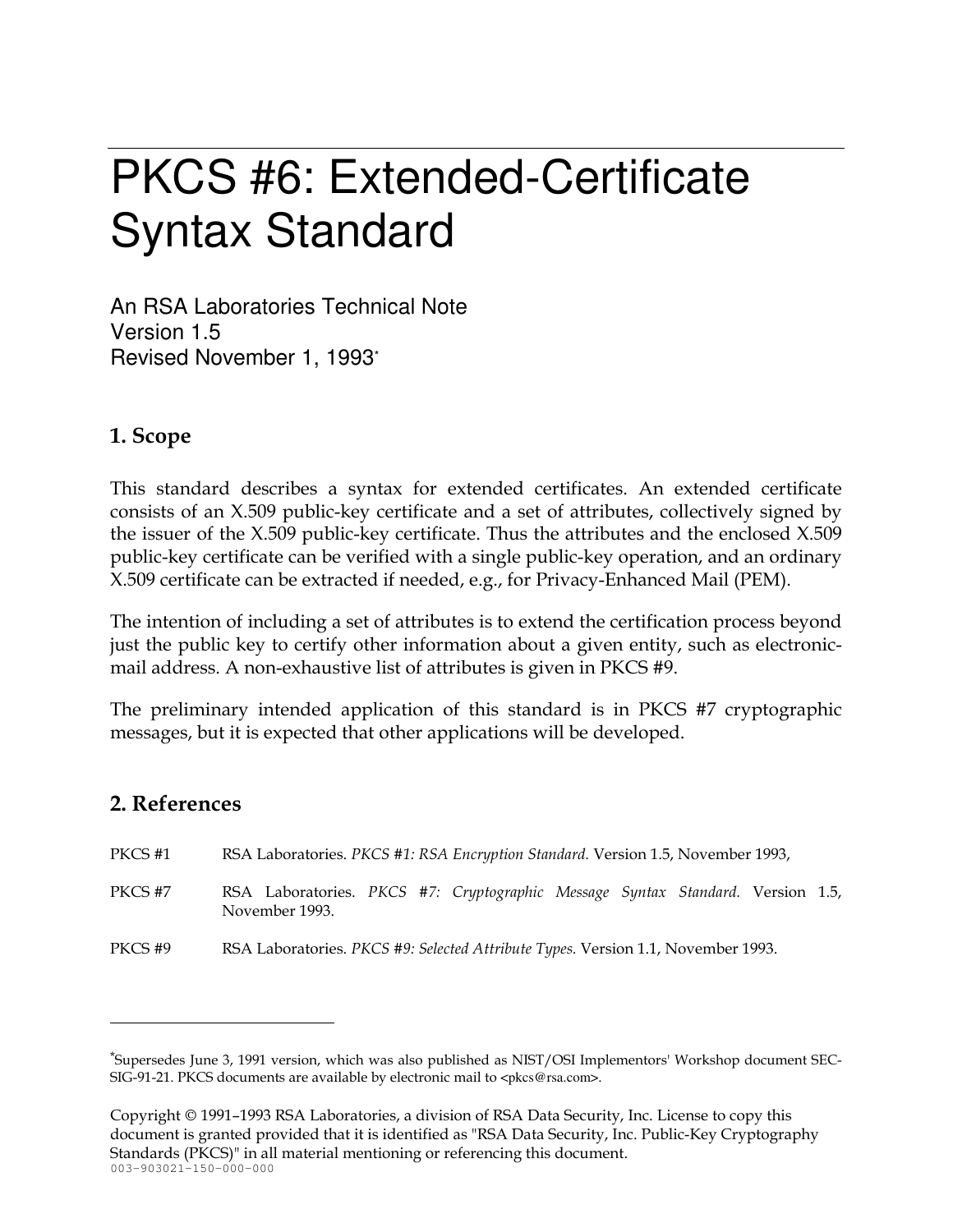| Page 2          | PKCS #6: EXTENDED-CERTIFICATE SYNTAX STANDARD                                                                                     |
|-----------------|-----------------------------------------------------------------------------------------------------------------------------------|
| <b>RFC 1422</b> | S. Kent. RFC 1422: Privacy Enhancement for Internet Electronic Mail: Part II: Certificate-Based<br>Key Management. February 1993. |
| X.208           | CCITT. Recommendation X.208: Specification of Abstract Syntax Notation One (ASN.1). 1988.                                         |
| X.209           | CCITT. Recommendation X.209: Specification of Basic Encoding Rules for Abstract Syntax<br>Notation One (ASN.1). 1988.             |
| X.500           | CCITT. Recommendation X.500: The Directory - Overview of Concepts, Models and Services.<br>1988.                                  |
| X.501           | CCITT. Recommendation X.501: The Directory - Models. 1988.                                                                        |
| X.509           | CCITT. Recommendation X.509: The Directory - Authentication Framework. 1988.                                                      |

# 3. Definitions

For the purposes of this standard, the following definitions apply.

AlgorithmIdentifier: A type that identifies an algorithm (by object identifier) and any associated parameters. This type is defined in X.509.

Attribute: A type that contains an attribute type (specified by object identifier) and one or more attribute values. This type is defined in X.501.

ASN.1: Abstract Syntax Notation One, as defined in X.208.

**BER:** Basic Encoding Rules, as defined in X.209.

Certificate: A type that binds an entity's distinguished name to a public key with a digital signature. This type is defined in X.509. This type also contains the distinguished name of the certificate issuer (the signer), an issuer-specific serial number, the issuer's signature algorithm identifier, and a validity period. Appendix A gives more information

**DER:** Distinguished Encoding Rules for ASN.1, as defined in X.509, Section 8.7.

Name: A type that uniquely identifies or "distinguishes" objects in a X.500 directory. This type is defined in X.501. In an X.509 certificate, the type identifies the certificate issuer and the entity whose public key is certified.

PEM: Internet Privacy-Enhanced Mail, as defined in RFC 1422 and related documents.

## 4. Symbols and abbreviations

No symbols or abbreviations are defined in this standard.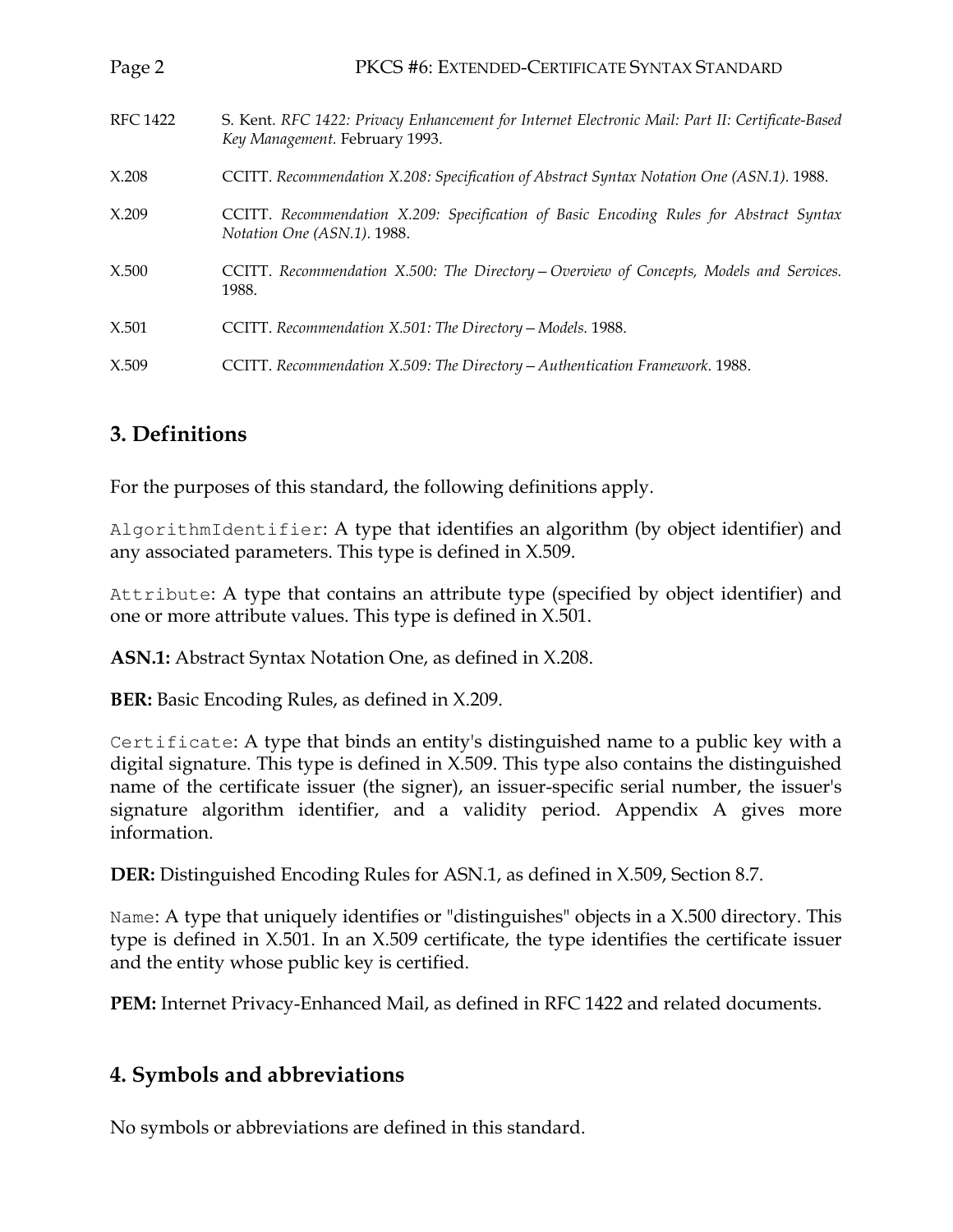## 5. General overview

The next section specifies extended-certificate syntax. An appendix reviews the meaning of X.509 certificates.

This standard exports one type, Extended Certificate.

# 6. Extended-certificate syntax

This section gives the syntax for extended certificates.

An extended certificate consists of three parts: "extended-certificate information," a signature algorithm identifier, and a digital signature on the extended-certificate information. The extended-certificate information consists of an X.509 certificate (already signed by an issuer) and a set of attributes providing other information about the entity whose public key is certified in the X.509 certificate. The issuer that signs the extended certificate is the same as the one that signs the X.509 certificate.

The process by which an extended certificate is constructed involves the following steps:

- 1. An ExtendedCertificateInfo value containing an X.509 certificate and a set of attributes is constructed by a certificate issuer.
- $2.$ The ExtendedCertificateInfo value is signed with the certificate issuer's private key.
- 3. The Extended Certificate Info value, a signature algorithm identifier, and the certificate issuer's signature are collected together into an ExtendedCertificate value, defined below.

This section is divided into two parts. The first part describes the extended-certificateinformation type ExtendedCertificateInfo, and the second part describes the toplevel type ExtendedCertificate.

## Notes.

1. In applications where an extended certificate or an X.509 certificate can be processed, the following syntax is recommended (but not required):

```
ExtendedCertificateOrCertificate ::= CHOICE {
  certificate Certificate, -- X.509
  extendedCertificate [0] IMPLICIT ExtendedCertificate
\mathcal{E}
```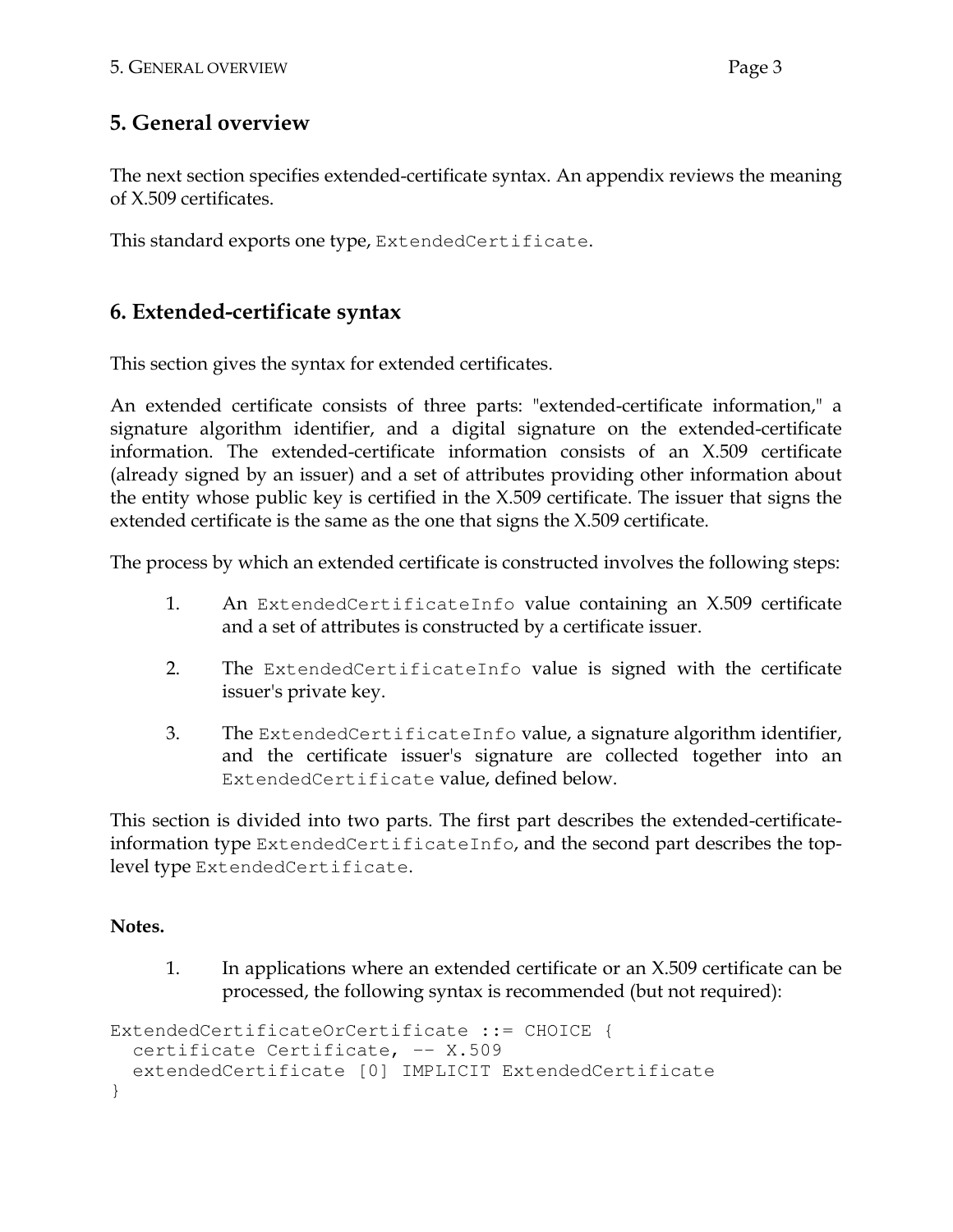The certificate alternative has the same BER encoding as an ordinary X.509 certificate, and the values resulting from the two alternatives can be distinguished because of the context-specific tag  $\overline{0}$ on the extendedCertificate alternative.

- $2.$ There are at least four reasons that extended certificates are built on top of X.509 certificates, rather than in place of them:
	- changes to X.509 certificate syntax are easily followed  $\bullet$
	- an X.509 certificate can be extracted for compatibility with  $\bullet$ other standards (e.g., Privacy-Enhanced Mail, or X.509 itself)
	- both the X.509 certificate and the extended certificate can be  $\bullet$ verified with a single public-key operation, since they are signed together by the same certificate issuer
	- there is little redundancy-having an extended certificate in  $\bullet$ place of an X.509 certificate would require that the extended certificate contain much of the information already in the X.509 certificates, such as issuer and subject names

#### 6.1 ExtendedCertificateInfo

Extended-certificate information shall have ASN.1 type ExtendedCertificateInfo:

```
ExtendedCertificateInfo ::= SEQUENCE {
  version Version,
  certificate Certificate,
  attributes Attributes }
Version ::= INTEGER
Attributes ::= SET OF Attribute
```
The fields of type Extended Certificate Info have the following meanings:

- $\bullet$ version is the version number, for compatibility with future revisions of this standard. It shall be 0 for this version of the standard.
- certificate is an X.509 certificate.
- attributes is a set of attributes. These attributes are additional information about the subject of the certificate. Some attribute types that might be useful here are defined in PKCS #9.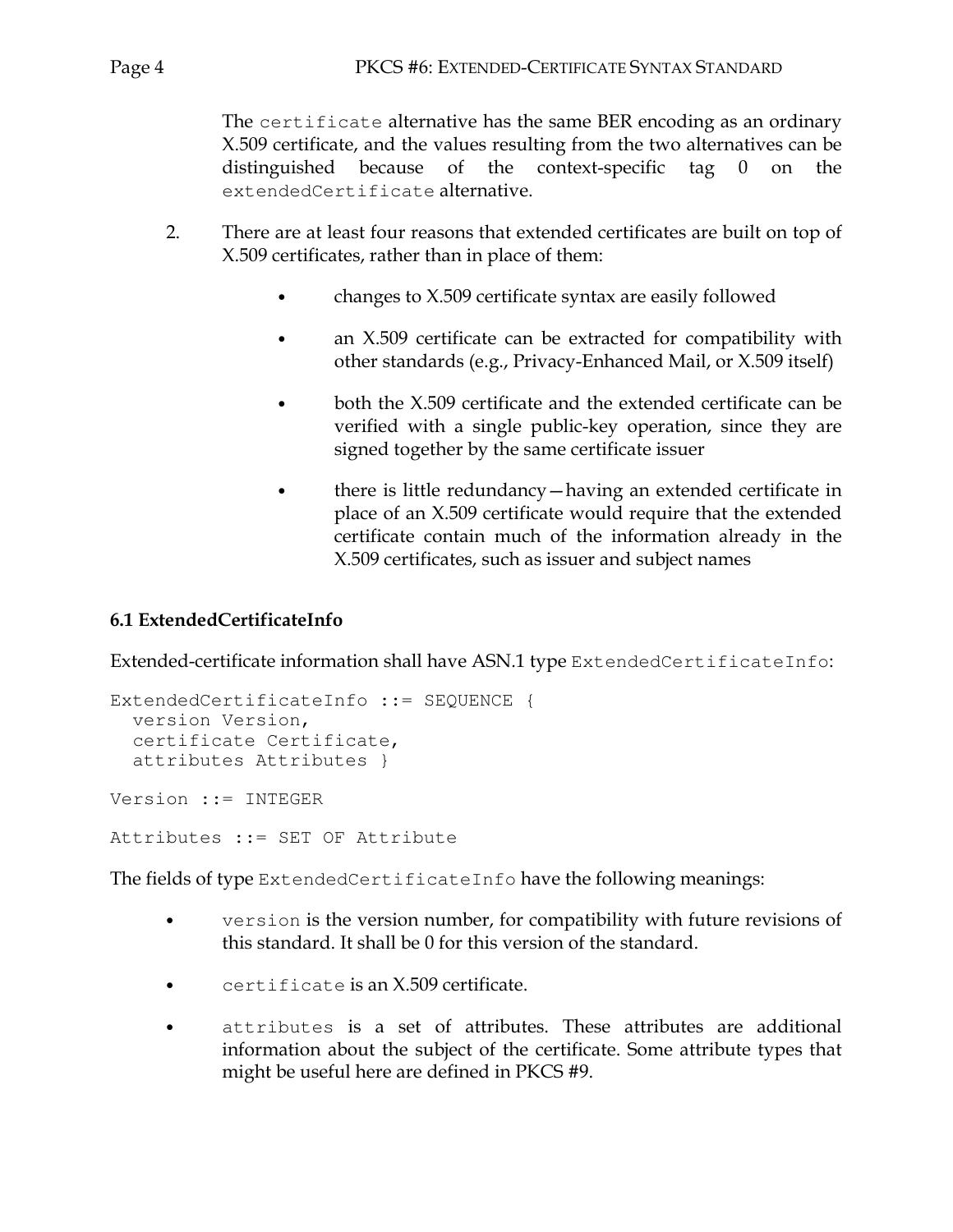#### 6.2 ExtendedCertificate

An extended certificate shall have ASN.1 type ExtendedCertificate:

```
ExtendedCertificate ::= SEQUENCE {
  extendedCertificateInfo ExtendedCertificateInfo,
  signatureAlgorithm SignatureAlgorithmIdentifier,
  signature Signature }
SignatureAlgorithmIdentifier ::= AlgorithmIdentifier
Signature ::= BIT STRING
```
The fields of type Extended Certificate have the following meanings:

- extendedCertificateInfo is the "extended-certificate information." It is the value being signed.
- signatureAlgorithm identifies the signature algorithm (and any  $\bullet$ associated parameters) under which the extended-certificate information is signed. Examples include PKCS #1's md2WithRSAEncryption and md5WithRSAEncryption.
- signature is the result of signing the extended-certificate information  $\bullet$ with the certificate issuer's private key.

The signature process consists of two steps:

- 1. The value of the extended Certificate Info field is DER encoded, yielding an octet string.
- $2.$ The result of step 1 is signed with the certificate issuer's private key under the specified signature algorithm, yielding a bit string, the signature.

**Note.** The syntax for ExtendedCertificate could equivalently be written with the X.509 SIGNED macro:

ExtendedCertificate ::= SIGNED ExtendedCertificateInfo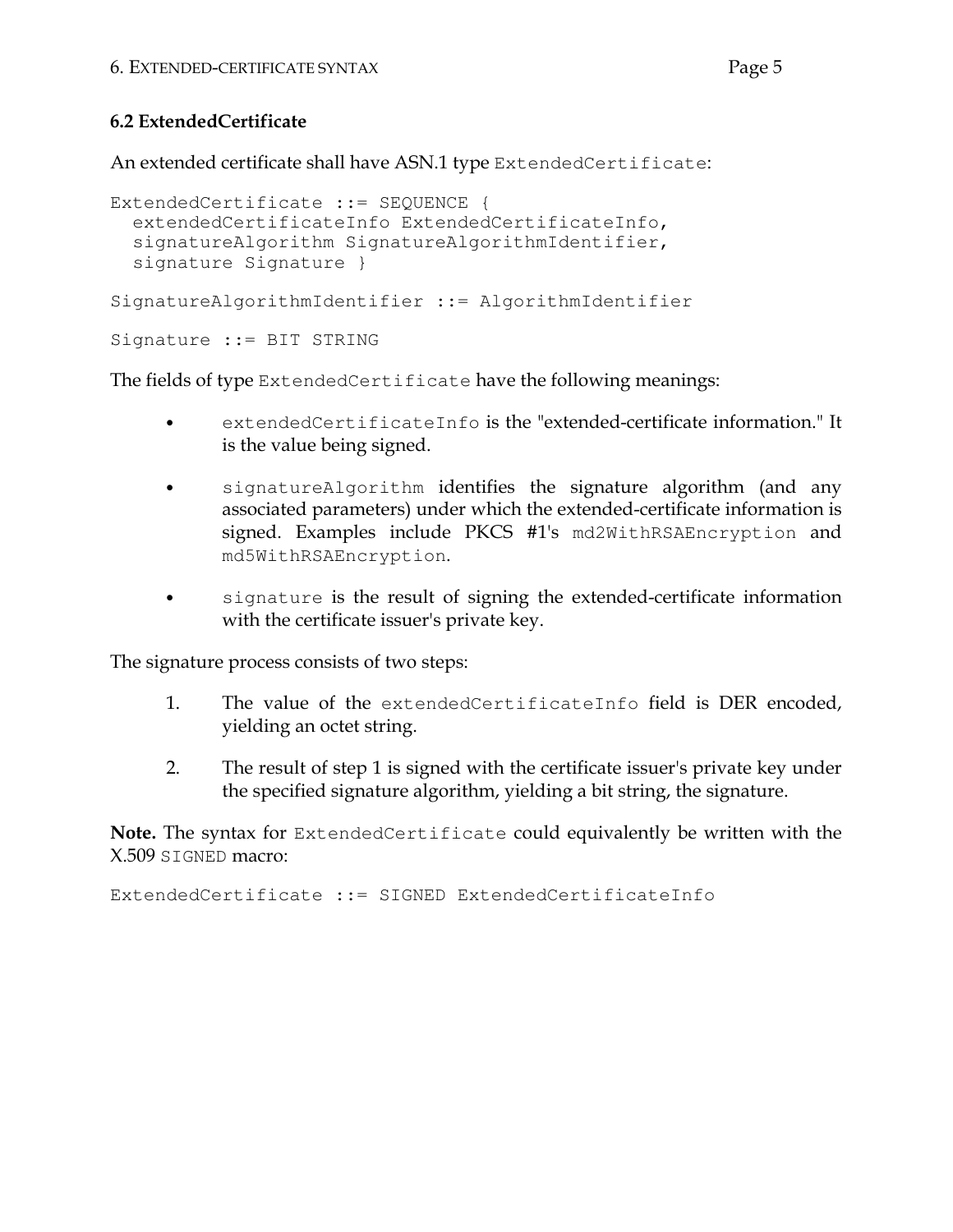# Appendix A. X.509 public-key certificates

Public-key certificates such as X.509 certificates determine the skeletal structure of trust within a distributed public-key cryptosystem. By signing a certificate, a certificate issuer binds together an entity's public key with the entity's name and other information. By verifying the signature on the certificate, someone who trusts the certificate issuer can develop trust in the entity's public key.

Because certificates are the most important part of an interoperable public-key standard, PKCS has adopted the use of X.509 certificates. This approach maintains compatibility with other users of the X.509 standard-in particular, with Internet Privacy-Enhanced Mail.

This appendix describes the syntax of X.509 certificates, for reference purposes. To be precise, it describes the modified syntax given in RFC 1422, which has worked its way back to the 1988 X.509 standard.

An X.509 certificate consists of three parts: "certificate information," a signature algorithm identifier, and a digital signature on the certificate information. The certificate information consists of an entity's distinguished name, the entity's public key, the distinguished name of the certificate issuer, an issuer-specific serial number, a signature algorithm identifier, and a validity period.

The process by which the certificate is constructed involves the following steps:

- 1. A CertificateInfo value containing certificate information is constructed by the certificate issuer.
- $2.$ The CertificateInfo value is signed with the certificate issuer's private key.
- 3. The CertificateInfo value, a signature algorithm identifier, and the certificate issuer's signature are collected together into a Certificate value, defined below.

The following discussion is divided into two parts. The first part describes the certificate-information type CertificateInfo, and the second part describes the toplevel type Certificate.

## A.1 CertificateInfo

Certificate information has ASN.1 type CertificateInfo:

```
CertificateInfo ::= SEQUENCE {
  version [0] Version DEFAULT v1988,
  serialNumber CertificateSerialNumber,
```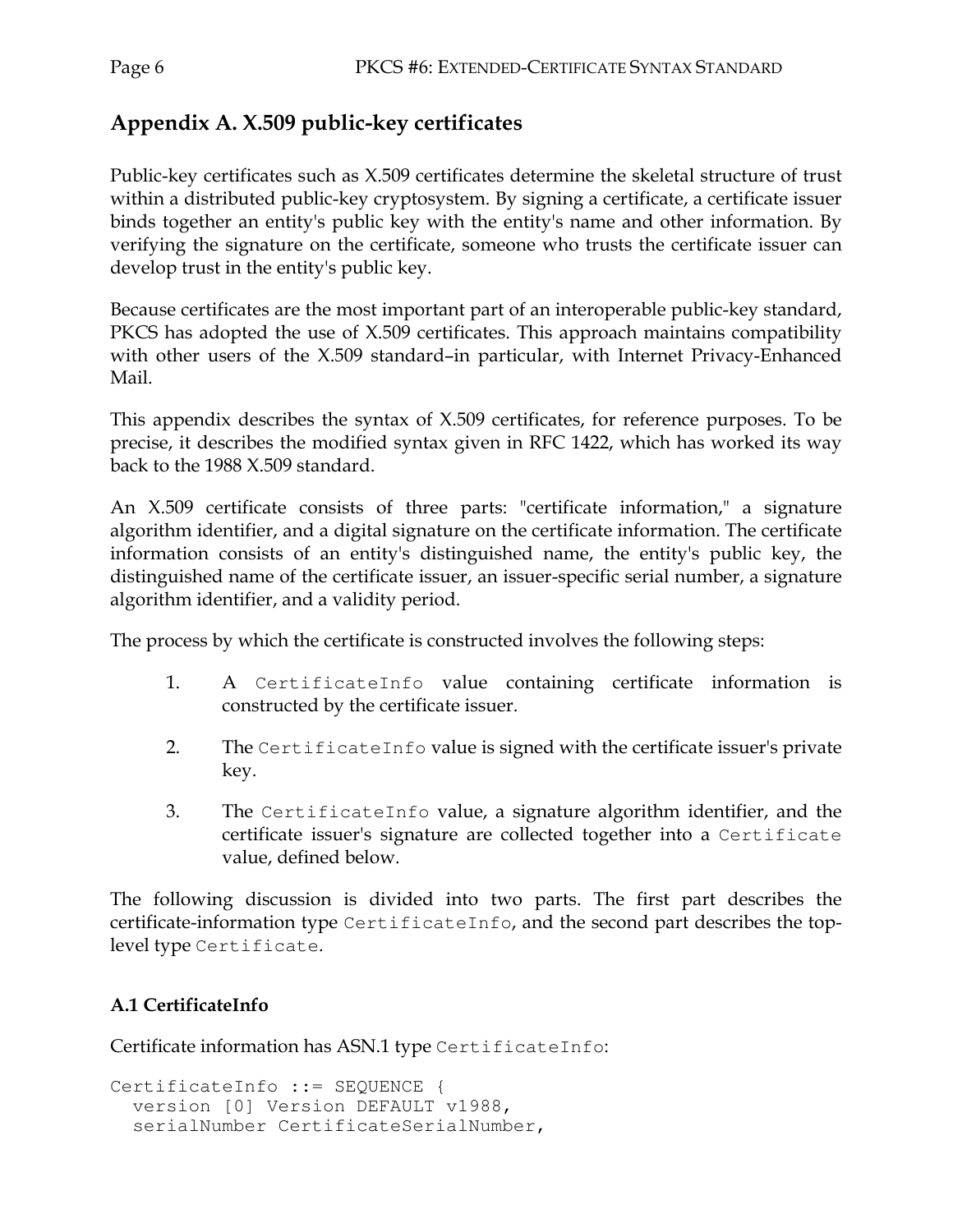```
signature AlgorithmIdentifier,
  issuer Name,
  validity Validity,
  subject Name,
  subjectPublicKeyInfo SubjectPublicKeyInfo }
Version ::= INTEGER { v1988(0) }
CertificateSerialNumber ::= INTEGER
Validity ::= SEQUENCE {
  notBefore UTCTime,
 notAfter UTCTime }
SubjectPublicKeyInfo ::= SEQUENCE {
  algorithm AlgorithmIdentifier,
  subjectPublicKey BIT STRING }
AlgorithmIdentifier ::= SEQUENCE {
  algorithm OBJECT IDENTIFIER,
  parameters ANY DEFINED BY ALGORITHM OPTIONAL }
```
The fields of type CertificateInfo have the following meanings:

- version is the version number, for compatibility with future revisions of X.509. Its default value is v1988, to which the Version type assigns the integer 0. The  $[0]$  tag on version is an explicit tag. This is the default for tags not marked EXPLICIT or IMPLICIT in the ASN.1 module that defines the Certificate type.
- serialNumber is the issuer-specific serial number of the certificate. Every  $\bullet$ certificate for a particular issuer must have a different serial number.
- signature identifies the issuer's signature algorithm (and any associated parameters).<sup>1</sup>
- issuer is the distinguished name of the certificate issuer.
- validity is the validity period for the certificate. The validity period specifies the points in time between which the certificate is considered valid
- subject is the distinguished name of the certificate subject (the entity whose public key is certified).

<sup>&</sup>lt;sup>1</sup>The field name signature seems somewhat of a misnomer, and signature Algorithm would be more appropriate, but this is the way X.509 does it.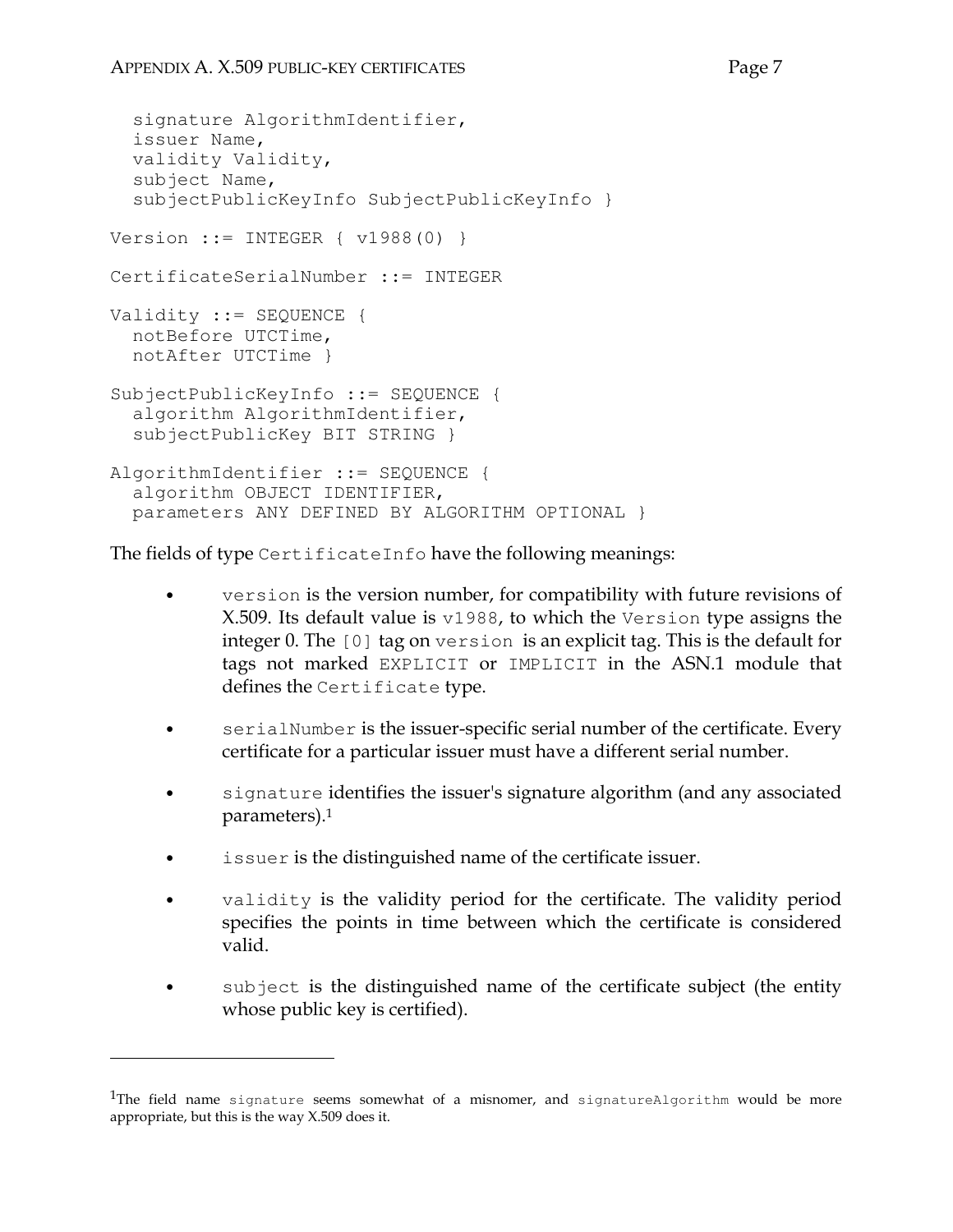subjectPublicKeyInfo contains information about the public key being certified. The information identifies the entity's public-key algorithm (and any associated parameters); examples of public-key algorithms include  $X.509$ 's  $rsa$  and PKCS #1's  $rsaEncryption$ . The information also includes a bit-string representation of the entity's public key. For both public-key algorithms just mentioned, the bit string contains the BER encoding of a value of X.509/PKCS #1 type RSAPublicKey.

### A.2 Certificate

An X.509 certificate has ASN.1 type Certificate:

```
Certificate ::= SEQUENCE {
  certificateInfo CertificateInfo,
  signatureAlgorithm AlgorithmIdentifier,
  signature BIT STRING }
```
The fields of type Certificate have the following meanings:

- certificateInfo is the "certificate information." It is the value being signed.
- signatureAlgorithm identifies the signature algorithm (and any  $\bullet$ associated parameters) under which the certificate information is signed. Examples include PKCS #1's md2WithRSAEncryption and md5ithRSAEncryption. The value of this field should be the same as the value of the signature field of the certificate information.
- signature is the result of signing the certificate information with the certificate issuer's private key.

The signature process consists of two steps, as in Section 6.2:

- $1.$ The value of the certificateInfo field is DER encoded, yielding an octet string.
- 2. The result of step 1 is signed with the certificate issuer's private key under the specified signature algorithm, yielding a bit string, the signature.

**Note.** The syntax for Certificate is usually written with the X.509 SIGNED macro.